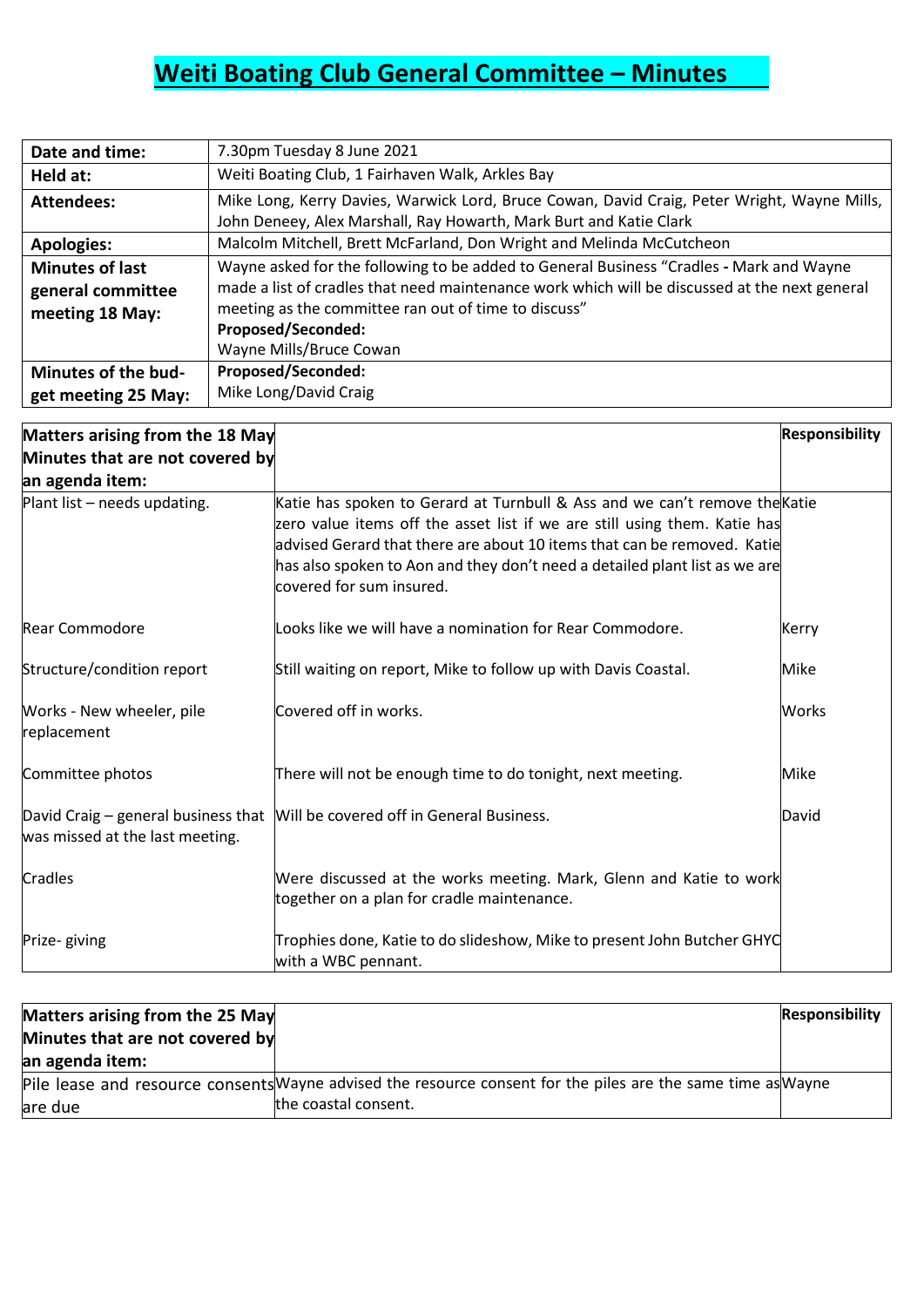| Inwards Correspondence:                                         |                                                                                                                                                                                                                    |
|-----------------------------------------------------------------|--------------------------------------------------------------------------------------------------------------------------------------------------------------------------------------------------------------------|
| Email from I Valuer                                             | Insurance valuation for insurance renewal.                                                                                                                                                                         |
| Email from Duffy Visser AKL Council                             | Email she sent the neighbours as AKL Council have been monitoring<br>the noise at the club from 23.3.21 to 21.5.21. The indicative<br>measurements show that WBC is in compliance with resource<br>consent levels. |
| Conversation with Ana Paskeleff AKL Council                     | Ana and her dive team carried out random checks on boat in the<br>Weiti River for marine pests. Boats with marine pests will get a letter<br>lfrom AKL Council.                                                    |
| Request from club member for credit on<br>compassionate grounds | Bruce advised the committee that the finance committee have had<br>an application for credit, Bruce advised the committee of the history<br>of this person and it was decided not to give credit.                  |
| <b>Outwards Correspondence:</b>                                 |                                                                                                                                                                                                                    |
| Letter to Phil Dyer                                             | Confirming is resignation                                                                                                                                                                                          |
| Inwards/Outwards Correspondence:                                | Proposed/Seconded:                                                                                                                                                                                                 |
|                                                                 | <b>David Craig/Kerry Davies</b>                                                                                                                                                                                    |

| <b>Resignations:</b>        |                                                                |
|-----------------------------|----------------------------------------------------------------|
| Kyle and Natalie Davies (F) | Moved down to Tauranga.                                        |
| <b>New Members:</b>         |                                                                |
| Derick Fourie               | Family members who own a Cav 32 called Beaujolais. Proposed by |
|                             | David Craig, seconded by Warwick Lord.                         |
| Garry Leslie                | Senior member who owns a Pelin Vendetta called Game Runner.    |
|                             | Proposed by Paul Mackenzie, seconded by Steven Greenwood.      |
| <b>Rick Oliver</b>          | Family members who own a Marlborough Launch called Billfish.   |
|                             | Proposed by Mike Long, seconded by Rohit Rao.                  |
|                             | Proposed/Seconded:                                             |
|                             | <b>Mike Long/David Craig</b>                                   |

| Sub-committees:                  | <b>Key Points</b>                                                     | <b>Responsibility</b> |
|----------------------------------|-----------------------------------------------------------------------|-----------------------|
| <b>Finance</b> – Bruce Cowan to  | Final budget has been circulated and now needs to be approved. Top    |                       |
| <u>report</u>                    | priorities is a new haulage system (re-engineer a wheeler now or get  |                       |
|                                  | a Roodberg when we lose the grids or go for the Roodberg or similar   |                       |
| <b>Finance Report tabled,</b>    | now), concrete and the toilets & kitchen. Wayne raised concerns that  |                       |
| proposed/seconded:               | the concrete was not being done until 23/24 and advised it was        |                       |
| <b>Bruce Cowan/David Craig</b>   | dangerous. Bruce advised that we can swap the wheeler and             |                       |
|                                  | concrete around in the budget. Wayne asked if anyone has read the     |                       |
| <b>Bank Accounts, Cheques to</b> | Strategic Plan that Evelyn and Colin did, Katie advised it was in the |                       |
| <b>Sign, Direct Credits to</b>   | year book.                                                            |                       |
| Authorise, see schedule,         | Bruce advised that we might not have enough money in 2025/28 and      |                       |
| proposed/seconded:               | will need to look at grants. Wayne suggested that we closed the       |                       |
| <b>Bruce Cowan/David Craig</b>   | hardstand down for a couple of years, Bruce disagreed with this train |                       |
|                                  | of thought. Bruce Cowans proposes the following motions:              |                       |
| Chq \$11,232.42                  | That the committee approves the 2021/22 budget for<br>1)              |                       |
| Online saver \$90,824.50         | adoption                                                              |                       |
| Pile saver \$90,904.83           | Contribution to the pile fund be reduced from \$24,000/pa to<br>2)    |                       |
| Term Deposit \$100,484.23        | \$10,0000/pa                                                          |                       |
|                                  | 3) New saving funds to be set up                                      |                       |
|                                  | Concrete fund                                                         |                       |
|                                  | Haulage fund                                                          |                       |